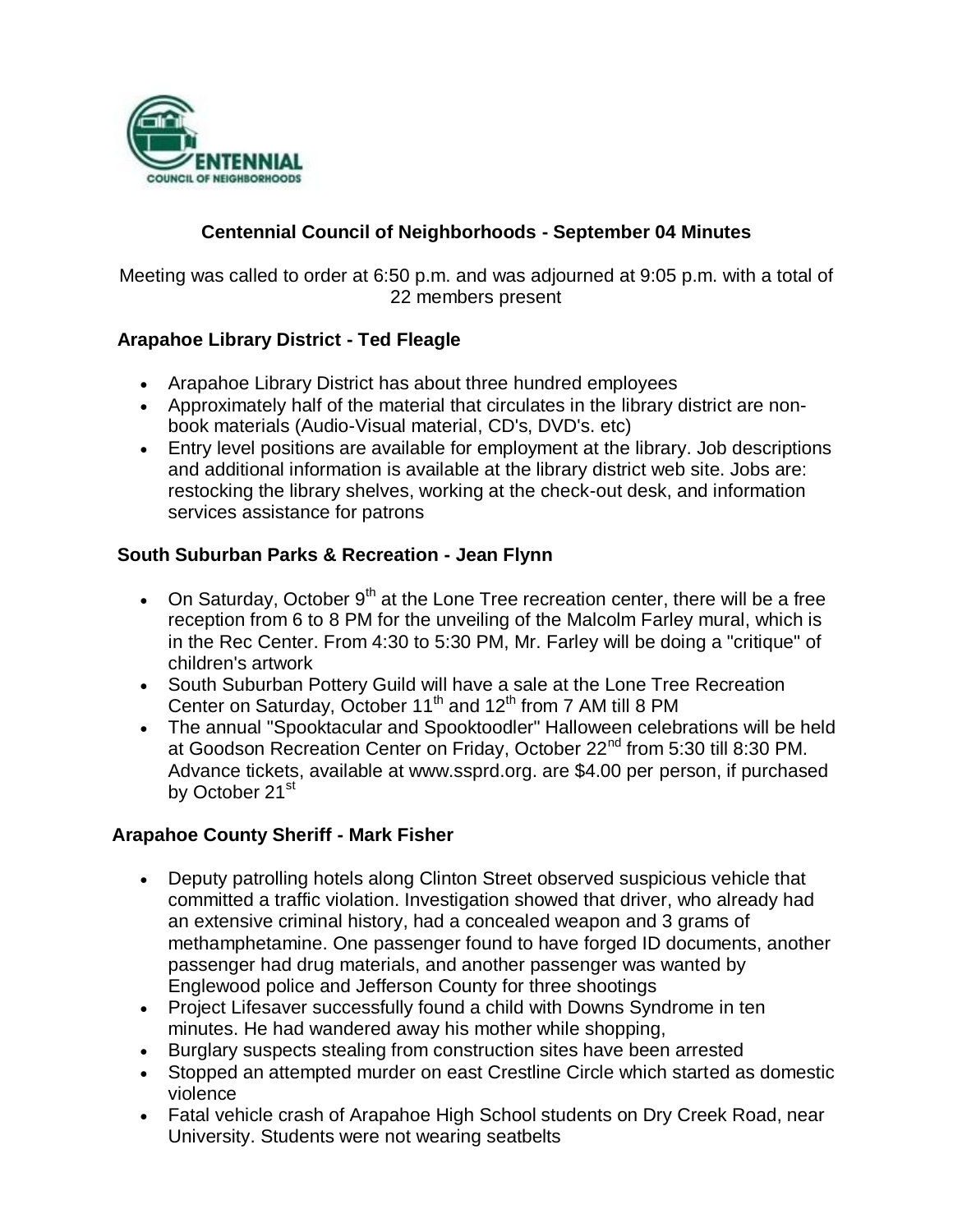• In last four months, 960 traffic tickets have been issued along Dry Creek between Franklin Street and Quebec Street. Deputies are stepping up efforts of traffic safety education in the high schools

## **South Metro Fire District - Bob Rinne**

- Fire Prevention Week is October  $3<sup>rd</sup>$  to  $9<sup>th</sup>$ . Remember to check your smoke alarms at this time
- Cunningham Fire District will have a pancake breakfast at station # 3 (on south Rivera Way) on Saturday, October  $2<sup>n</sup>$ , from 9 AM till Noon
- South Metro will have a puppet team will visit three elementary schools to educate the first through third grade students about safety
- On Saturday, October  $2^{nd}$  from 10 AM till 2 PM, South Metro will have fire equipment and a "Flight for Life" helicopter at Park Meadows Mall, near Nordstrom's. There will also be a bicycle safety court, and Law Enforcement activities will be given by Douglas County
- South Metro received a grant from the Forest Service to do fire service mitigation in the high risk Happy Canyon area
- State of Colorado Emergency Operating Center (EOC) is being moved to the South Metro administration building
- South Metro has sent help to hurricane stricken areas in Alabama and Florida
- South Metro again collected the most money in the state during the Muscular Dystrophy Association fund raising campaign
- South metro also collected over \$150,000.00 in donations for the Children's Hospital burn center
- Homeland Security funding grants have been used to purchase and update communications systems, bomb robots, etc.

# **City of Centennial - Gail Carissimi**

- There will be a groundbreaking ceremony at 10:30 AM on Wednesday, September  $29<sup>th</sup>$  at Lincoln and I-25 for the new pedestrian bridges over TREX. Centennial, Arapahoe County, Southeast Public Improvement Metropolitan District, DRCOG, Greenwood Village, Lone Tree, Douglas County, and TREX will participate
- There will be a meeting of the West Nile Task Force on October  $6<sup>th</sup>$  to review this season's efforts to control the mosquitoes
- City is building a new web page to allow citizens to look up the status of active land use applications
- There will be a Ward 3 meeting at the City Offices on October 20<sup>th</sup> from 7 to 9 PM concerning property rights
- The City is currently involved with the 2005 budget. Looking for citizen involvement
- City will be sending out a newsletter to all citizens approximately the first of November

# **Arapahoe Park & Recreation - Rebecca Nash**

 Presented the plan for the new Willow Trace Park at Himalaya Street and Jebel Street. Includes a half-court basketball, picnic shelter, and small playground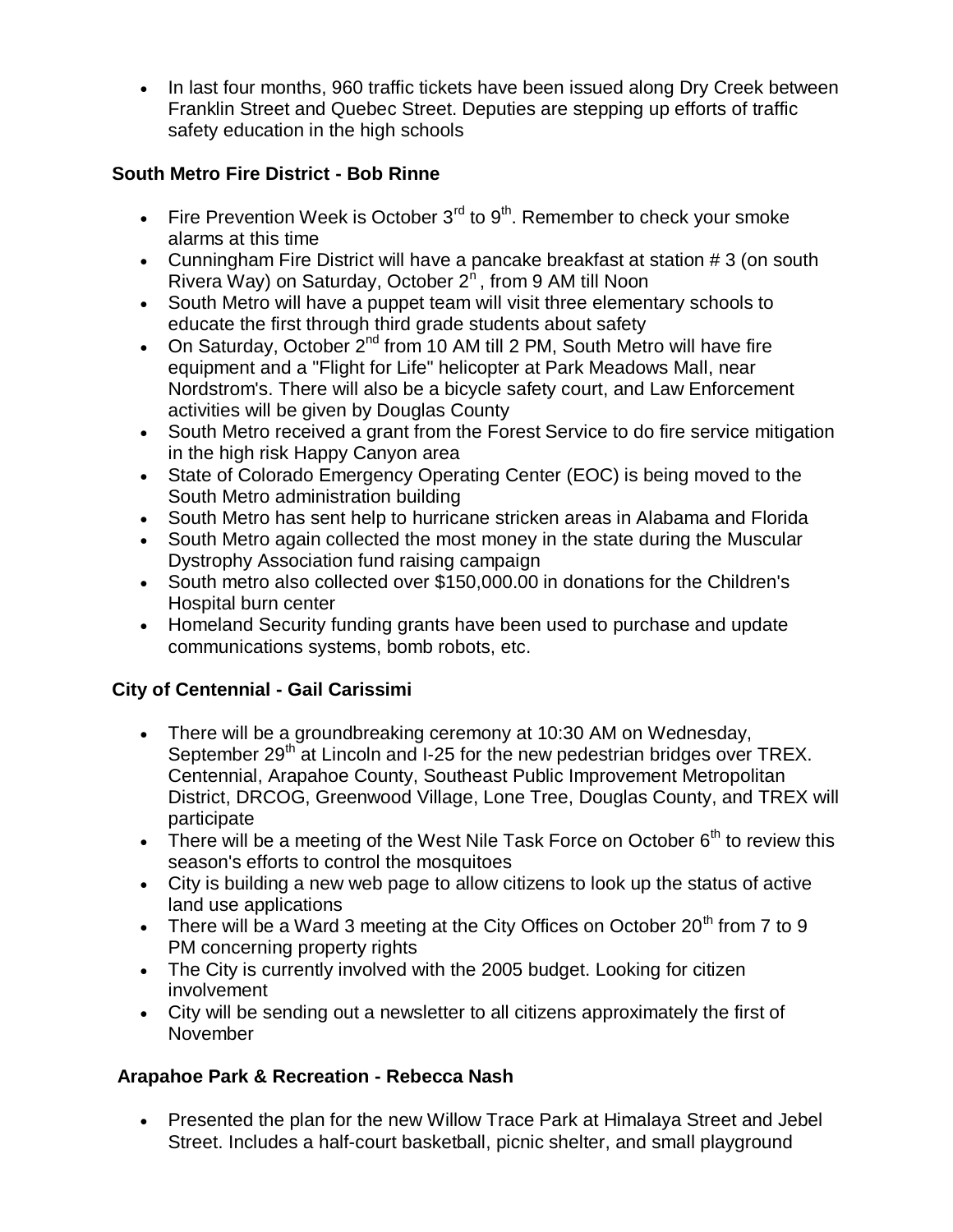- Bow Tie Park is about 99% complete. The pedestrian bridge is complete, and only a few small projects need to be completed
- There is a problem with developers putting advertising signs on park property

# **CenCON Reports - President - Cathy Noon**

- Attended a meeting with the City to discuss the uncompleted items on the ten item "Action List" from 2002. CenCON has completed their action items, but URS has not completed their items
- Also discussed how the City can better notify HOA's of planned developments in their area. On-line information will be helpful
- Comprehensive Plan comments are needed ASAP as it goes to the Planning and Zoning on October  $13<sup>th</sup>$  for adoption. Implementation matrix describing the actions to take for implementing the Plan is being added. Sub-area plans will also be developed for individual areas of the City, as they will be different for each area
- After a discussion by the members, it was moved by Jim Levy and seconded by Lynn Leader that CenCON make a donation to the Library District in the amount of \$500.00 at the November meeting. This is to compensate the district for the use of the meeting room by CenCON. The motion was approved by a vote of 18 for and 1 against
- After a discussion by the members, it was moved by Claudette Cooper and seconded by Jim Levy that CenCON cancel the regular December meeting, since it occurs just after Christmas. Approval was unanimous

## **- Treasurer - Gerry Cummins**

| Checking account       |          | Savings account        |           |
|------------------------|----------|------------------------|-----------|
| Previous balance:      | \$730.37 | Previous balance:      | \$4086.85 |
| Income                 | \$0.00   | Income (Dues)          | \$45.00   |
| <b>Expenses</b>        | \$242.51 | (Interest)             | \$0.00    |
| <b>Closing Balance</b> | \$487.86 | <b>Closing Balance</b> | \$4131.85 |

## **- Secretary - Frank Green**

 Moved by Gerry Cummins and seconded by Hanna Goldberg that the August 2004 minutes be approved as read. Approval was unanimous

#### **- Plans - Ron Weidmann**

- Ms. Andrea Suhaka, Mr. Todd Miller, Ms. Betty Ann Habig, Ms. Gail Carissimi, Ms. Nancy Reubert, & Ms. Betty Wotring left the CenCON meeting and did not participate in any discussion of the developer plans or comments
- Two new developer plans were received. Copies of the detailed comments will be sent to all CenCON members as usual